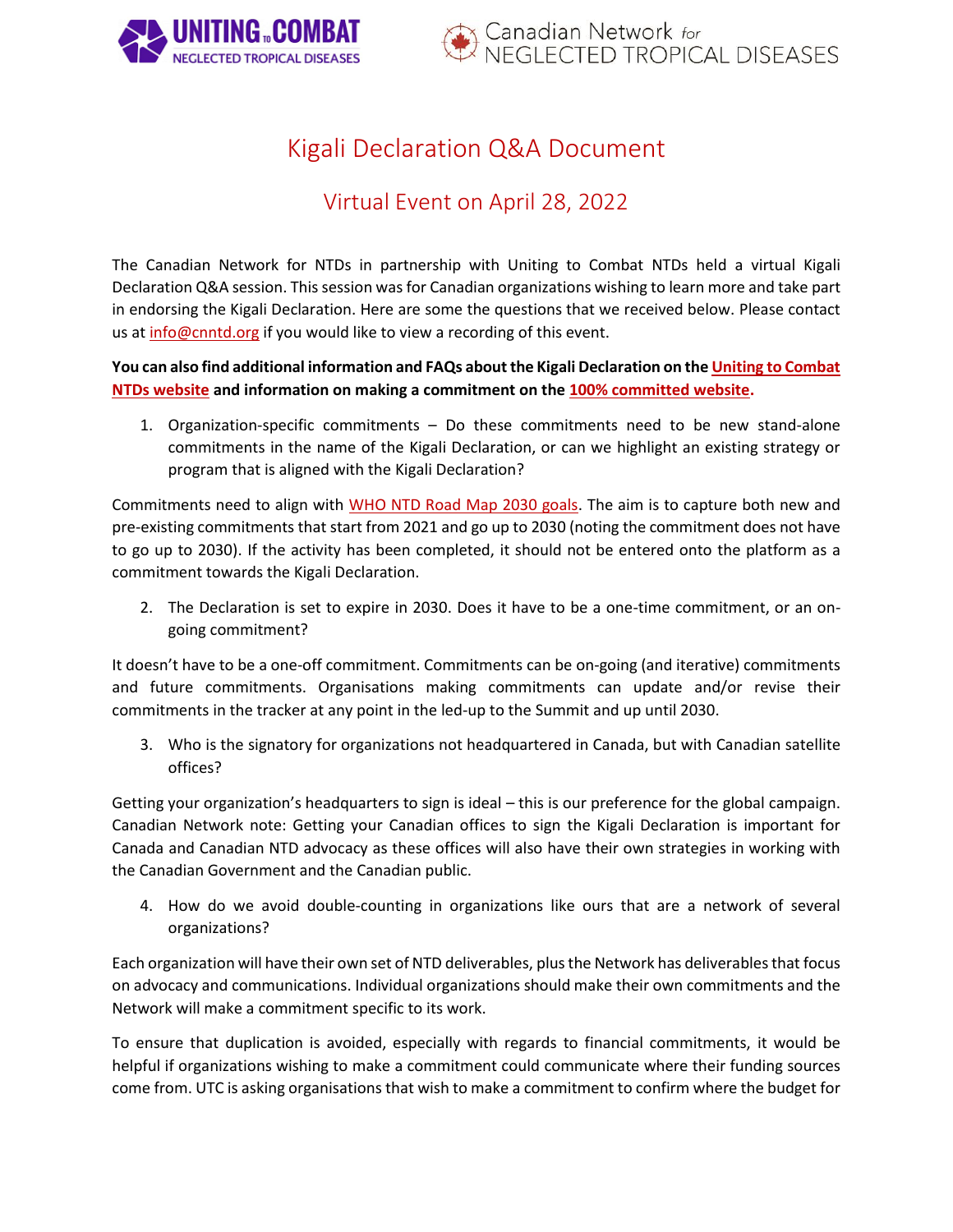



the proposed commitment is derived from and break it down by each source e.g., bilateral donors, public fundraising. This information will ensure an accurate picture of NTD commitments and avoid duplication.

5. How might signatures be celebrated at the Kigali Summit on Malaria and NTDs?

Commitments and endorsements for the Kigali Declaration will begin to be announced and celebrated at The Kigali Summit on Malaria and NTDs, where the Declaration will be launched. The specifics of these announcements are currently being decided, and are subject to conversations between all relevant stakeholders. If you have specific considerations on your announcement, please reach out to [commitments@unitingtocombatntds.org](mailto:commitments@unitingtocombatntds.org) to begin discussions.

6. Does the Canadian Network for NTDs plan to create a CSO signing letter directed to the Canadian Government and Minister Sajjan?

That's a great idea and we will work to put this together.

7. The role of support offices in terms of getting country-level commitments (if HQs and global CEOs will be best placed to sign the Kigali Declaration)?

For Canada there are a lot of organizations with satellite offices in Canada, and their engagement is really important. There is a role for satellite offices and Canadian civil society to be engaged, considering that there is local funding that is received here in Canada. You can also support your organization's engagement within endemic countries. The number of Canadian organizations that engage and support the Kigali Declaration will help leverage domestic support towards the Kigali Declaration by the Canadian Government.

#### *Additional questions not part of this live Q&A:*

1. Can the Kigali Declaration for NTDs be signed in advance of the Kigali Summit or during/at the summit?

The Kigali Declaration can be signed at anytime, however the Canadian Network for NTDs will be asking the Government of Canada to endorse the Kigali Declaration ahead of the Kigali Summit for Malaria and NTDs on June 23<sup>rd</sup> in Kigali, Rwanda. The Kigali Summit can be leveraged as a moment to celebrate Canadian endorsement to the Declaration. Alternatively, the G7 Health Ministerial meetings (May 19-20) or G7 Leaders Summit (June 26-28) could also be moments to celebrate.

Canada's signature to the Kigali Declaration would follow endorsements by the governments of Rwanda, Tanzania, Nigeria, Papua New Guinea, Germany and the African Union.

2. On behalf of Canada, who is expected to or should (level) sign it?

The signatory to the Kigali Declaration ought to be the Honourable Harjit S. Sajjan, Minister of International Development or a higher authority. To date, signatories have included the Prime Minister of Rwanda H.E. Édouard Ngirente, the President of Tanzania H.E Samia Suluhu Hassan, President of Nigeria, H.E. Muhammadu Buhari, the Prime Minister of Papua New Guinea, Honorable James Marape, and the Minister for Economic Cooperation and Development, Germany, Svenja Schulze.

3. What is the process for making a commitment and endorsing (signing) the Kigali Declaration?